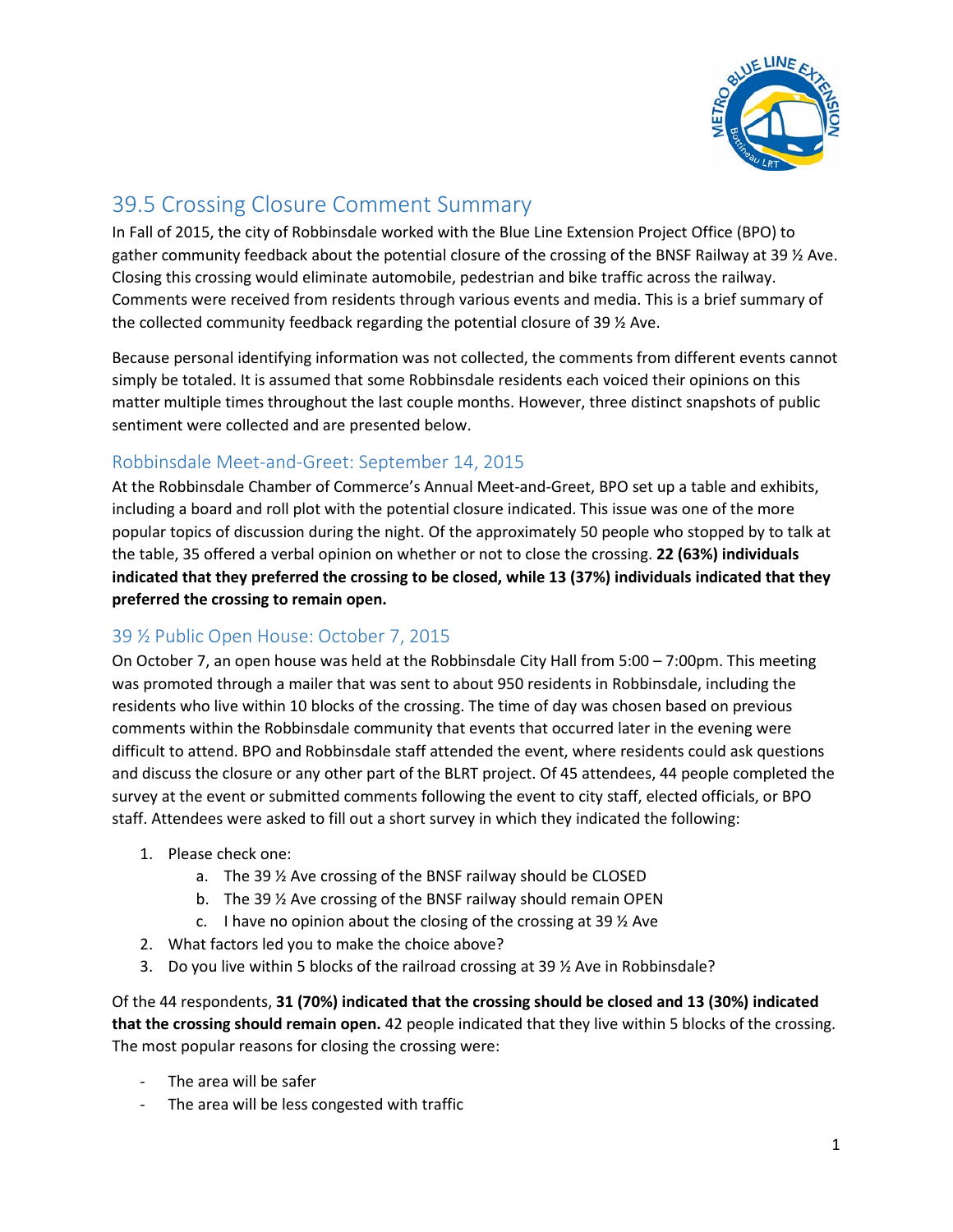

- There will be less of a noise impact to the residents in the area

The most popular reasons for keeping the crossing open were:

- Regular use for local residents (car and pedestrian)
- Important use for school busses
- Use as a route for people looking to patronize Robbinsdale businesses, specifically in downtown Robbinsdale.

## Social Media Observations: October 2015

 The 39 ½ Ave Open House was promoted by city staff and officials on Facebook in the weeks leading up to the event. Though people were asked to attend the event to provide feedback, Robbinsdale residents also voiced opinions in the comments section of the announcements. Some comments were explicitly in favor of closing the crossing or keeping it open, while a number of comments simply stated that they used the crossing often or that they generally supported the BLRT project. Comments could be interpreted differently depending on the reader, but generally, the "I use the crossing a lot" comments were thought to infer a general support for keeping the crossing open. That being said, **20 individuals indicated that the crossing should stay open, and 12 individuals indicated that the crossing should be closed.** 

Additionally, at the October 21, 2015 open house, four comments were recorded that dealt with the 39 ½ Ave crossing. All four comments were in favor of closing the crossing.

The comments from the October 7, 2015 open house area catalogued and available in an attached spreadsheet.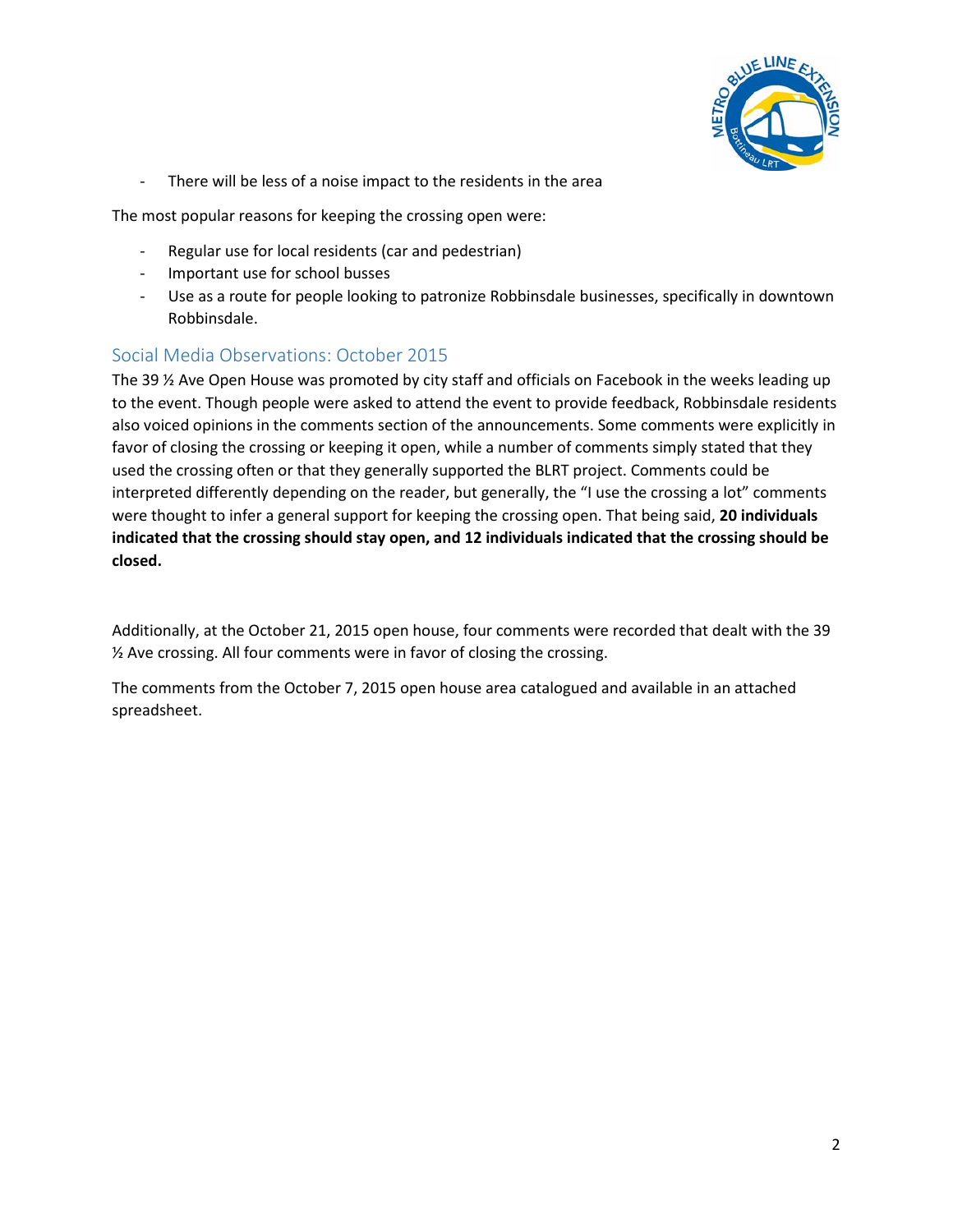|    |       |      |                           |                                                                                                                             | Within 5  |                                                                                                                                                                                                                                      |
|----|-------|------|---------------------------|-----------------------------------------------------------------------------------------------------------------------------|-----------|--------------------------------------------------------------------------------------------------------------------------------------------------------------------------------------------------------------------------------------|
|    |       |      |                           |                                                                                                                             | blocks of |                                                                                                                                                                                                                                      |
|    | Close | Open | <b>No opinion Factors</b> |                                                                                                                             | crossing  | <b>Other feedback</b>                                                                                                                                                                                                                |
|    |       |      |                           | Noise, traffic - it's too busit as it is! Safety                                                                            |           | n/a                                                                                                                                                                                                                                  |
|    |       |      |                           | live next to the crossing (38XX Major Ave) and feel this is already a very                                                  |           |                                                                                                                                                                                                                                      |
|    |       |      |                           | dangerous intersection! People use this as a shortcut and the road is not set up                                            |           | I believe the right thing is to close this road. If it does end up staying oopen, something must be done with the                                                                                                                    |
|    |       |      |                           | for traffic. It is mainly a residential area and is unsafe for neighborhoods on both                                        |           | intersection (specifically south side) to make it more safe as the lightrain will cause more traffic congestion.                                                                                                                     |
| 2  |       |      |                           | sides.                                                                                                                      |           | Currently there are not any stop signs. It is very dangerous. I choose safety over convenience.                                                                                                                                      |
|    |       |      |                           |                                                                                                                             |           | I'm concerned that Robbinsdale will become a more divided community because of light rail traffic. I would love                                                                                                                      |
| Ι3 |       |      |                           | The dinging of the crossing arms moving up and down every 5-10 minutes is noise<br>pollution my neighbors and I do not need |           | to see some pedestrian option either above the train or below the train. There are a lot of kids who cut across<br>the tracks to get to and froms chool near Lee Park.                                                               |
|    |       |      |                           | Noice (short cut or park & ride) road can't handle traffic. Not good forpeople who                                          |           |                                                                                                                                                                                                                                      |
|    |       |      |                           | live on road                                                                                                                |           |                                                                                                                                                                                                                                      |
| 5  |       |      |                           | Noise                                                                                                                       |           |                                                                                                                                                                                                                                      |
| 6  |       |      |                           | don't want to hear the constant dinging                                                                                     |           |                                                                                                                                                                                                                                      |
|    |       |      |                           | Safety                                                                                                                      |           |                                                                                                                                                                                                                                      |
| 8  |       |      |                           | Safety                                                                                                                      |           |                                                                                                                                                                                                                                      |
| 9  |       |      |                           | Fraffic/noise                                                                                                               |           |                                                                                                                                                                                                                                      |
|    |       |      |                           |                                                                                                                             |           |                                                                                                                                                                                                                                      |
|    |       |      |                           | live on 39 1/2 and Noble. I would like to minimize4 the sights and sounds and                                               |           | Many are concerned about the school bus use of 39 1/2 but the city adjusted just fine when the Highway 100                                                                                                                           |
|    |       |      |                           | ntrusion of the train as much as possible. I would be inconvenienced as much as                                             |           | and 39th Ave intersection was closed years ago. 39 1/2 is also not well designed for the amount of traffic it gets.                                                                                                                  |
|    |       |      |                           | anyone by the closing because I use that street daily but it would be worth it to                                           |           | People ride bikes, strollers, skateboards, and rollerblade down the middle of it often because of lack of                                                                                                                            |
|    |       |      |                           | close it. And I like the Hiawatha Line, I'd like to see a large wooden wall type                                            |           | sidewalks and proper street width. I'm surprised in the 7 years I've lived there that no one has been hit that I                                                                                                                     |
| 10 |       |      |                           | barricade to block the view.                                                                                                |           | am aware of.                                                                                                                                                                                                                         |
|    |       |      |                           | live within 2 blocks of the crossing. It is NOISE POLLUTION to have a                                                       |           |                                                                                                                                                                                                                                      |
|    |       |      |                           | neighborhood listen to the dinging of those arms. We don't deserve that for our                                             |           |                                                                                                                                                                                                                                      |
|    |       |      |                           | families. There are many other options for people who want to drive across town.                                            |           | The feedback should be taken from the people who live [within 5 blocks of the railroad crossing at 39 1/2) - NOT                                                                                                                     |
| 11 |       |      |                           | No Alternative for the ones who own homes there.                                                                            |           | the citizens who are concerned their shortcut will be jeopardized.                                                                                                                                                                   |
| 12 |       |      |                           | Safety, noise                                                                                                               |           |                                                                                                                                                                                                                                      |
| 13 |       |      |                           | Noise of crossing bell                                                                                                      |           |                                                                                                                                                                                                                                      |
| 14 |       |      |                           | Noise, safety                                                                                                               |           |                                                                                                                                                                                                                                      |
|    |       |      |                           | Noise for folks living in vicinity of 2 close crossing areas; Danger to pedestrians                                         |           |                                                                                                                                                                                                                                      |
| 15 |       |      |                           | using this area                                                                                                             |           | I live at 37th and Lee                                                                                                                                                                                                               |
|    |       |      |                           | Safety                                                                                                                      |           | Please close this intersection for the safety of the neighborhood and all the youhng children who live on Major<br>between 38th and 39 1/2                                                                                           |
| 16 |       |      |                           | The noise of the crossing arms every ten minutes. Concerned about property                                                  |           |                                                                                                                                                                                                                                      |
| 17 |       |      |                           | values changing, noise vs. proximity to public transit options                                                              |           |                                                                                                                                                                                                                                      |
|    |       |      |                           | Noise and safety. This is a dangerous intersection, which is used as a shortcut. We                                         |           | The intersection is very dangerous with no stop/yield signs. The noise will effect [sic] the area greatly. Please                                                                                                                    |
| 18 |       |      |                           | have other options. Keep this neighborhood safe.                                                                            |           | close the intersection.                                                                                                                                                                                                              |
|    |       |      |                           | We live at 38XX Major Ave N which is extremely close to the 39 1/2 Ave                                                      |           |                                                                                                                                                                                                                                      |
|    |       |      |                           | crossing. Closing the crossing will eliminate noise from repeated crossing arm                                              |           |                                                                                                                                                                                                                                      |
| 19 |       |      |                           | signals, plus eliminate the prospect of numerous traffic backups on our narrow                                              |           | If the crossing is closed, I would recommend a pedestrian crossing remain at 39 1/2 Ave. As long as it does not<br>involve extra noisy signals as trains come.                                                                       |
| 20 |       |      |                           | street.<br>Safety - no crossing noise                                                                                       | N         | Biggest concern is 42nd back up and congestion                                                                                                                                                                                       |
|    |       |      |                           |                                                                                                                             |           |                                                                                                                                                                                                                                      |
|    |       |      |                           | sadly made this decision because I walk and drive that way often. However I am                                              |           |                                                                                                                                                                                                                                      |
|    |       |      |                           | concerned about the safety of children crossing there, so perhaps 39 1/2 should                                             |           | If 39 1/2 is closed and the traffic gets really bad on the other streets what will be done? The traffic on 36th and                                                                                                                  |
| 21 |       |      |                           | be closed. If it is not closed, I would be happy though.                                                                    |           | 42nd is already bad and difficult to cross. Maybe we should be proactive and work on those first.                                                                                                                                    |
|    |       |      |                           |                                                                                                                             |           |                                                                                                                                                                                                                                      |
|    |       |      |                           |                                                                                                                             |           | I am concerned about walking traffic - It would be great to have a walk bridge if youc an find the correct bridge<br>design. I would also like to see better fencing along the route so no one can cut openings in them, climb over, |
| 22 |       |      |                           | don't want to hear the crossing arm noise.                                                                                  |           | them, etc. I am concerned about vibration since my house is up to the tracks.                                                                                                                                                        |
|    |       |      |                           |                                                                                                                             |           |                                                                                                                                                                                                                                      |
|    |       |      |                           | Noise from crossing arms will be unacceptable if the crossing is open, though I use                                         |           | Please, please, please creat a pedestrian over or underpass. The increased traffic at other pathways (36th and                                                                                                                       |
| 23 |       |      |                           | this crossing regularly and would otherwise prefer it to stay open.                                                         |           | Lee/Major and 40th and Noble) will make already unsafe crossings even worse.                                                                                                                                                         |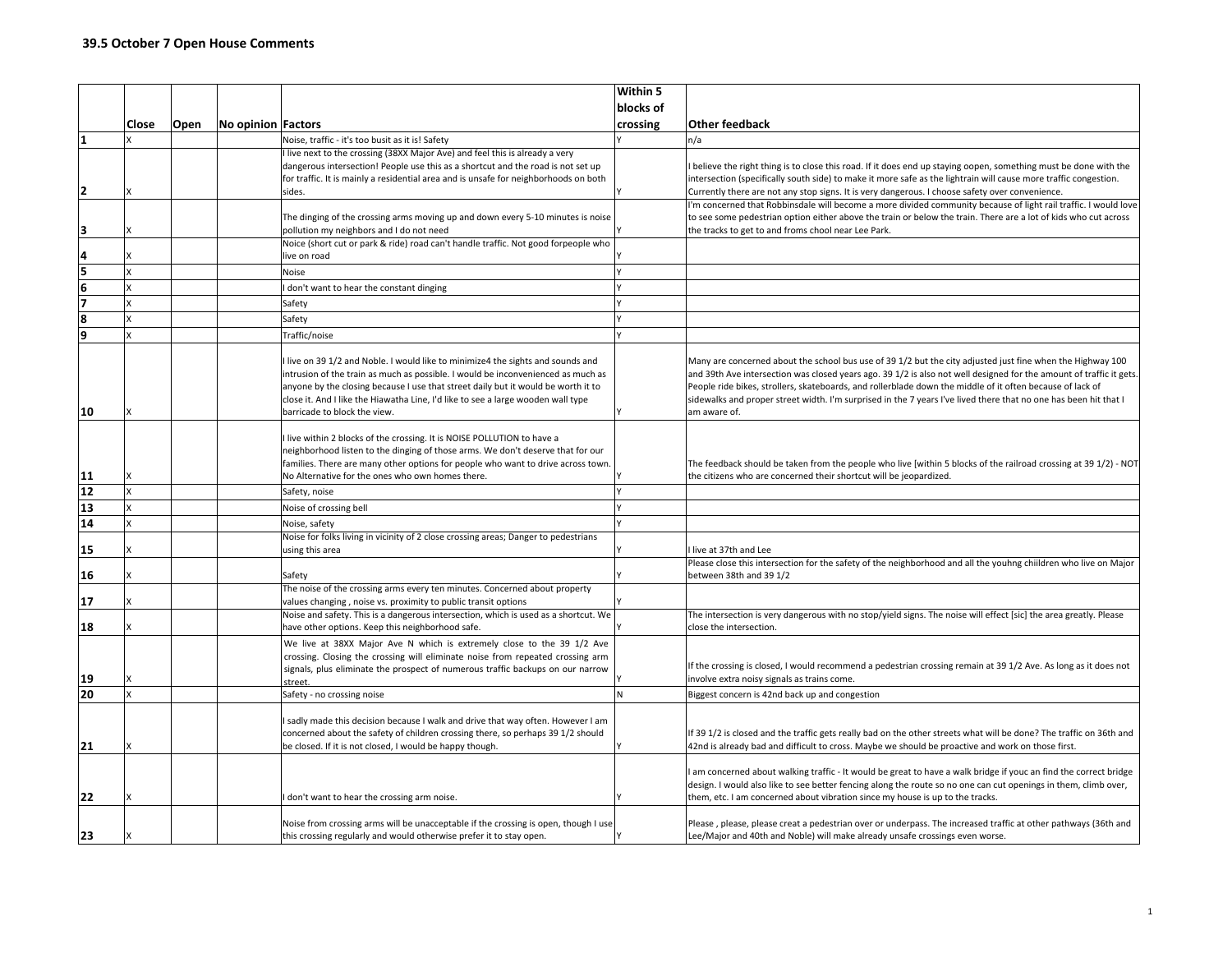|    |       |      |                    |                                                                                                                                                                                                                                                                                                                                                                                                                                                                                                             | Within 5  |                                                                                                                                                                                                                      |
|----|-------|------|--------------------|-------------------------------------------------------------------------------------------------------------------------------------------------------------------------------------------------------------------------------------------------------------------------------------------------------------------------------------------------------------------------------------------------------------------------------------------------------------------------------------------------------------|-----------|----------------------------------------------------------------------------------------------------------------------------------------------------------------------------------------------------------------------|
|    |       |      |                    |                                                                                                                                                                                                                                                                                                                                                                                                                                                                                                             | blocks of |                                                                                                                                                                                                                      |
|    | Close | Open | No opinion Factors |                                                                                                                                                                                                                                                                                                                                                                                                                                                                                                             | crossing  | <b>Other feedback</b>                                                                                                                                                                                                |
|    |       |      |                    |                                                                                                                                                                                                                                                                                                                                                                                                                                                                                                             |           |                                                                                                                                                                                                                      |
| 24 |       |      |                    | As long as traffic would slow at other intersections. Maybe add a tunnel at 39 1/2. Y                                                                                                                                                                                                                                                                                                                                                                                                                       |           |                                                                                                                                                                                                                      |
| 25 |       |      |                    | Noise and traffic                                                                                                                                                                                                                                                                                                                                                                                                                                                                                           |           |                                                                                                                                                                                                                      |
| 26 |       |      |                    | wasn't able to attend the session regarding this topic, but would like to chime in.<br>I live within 5 blocks of the intersection and occasionally use it to get home, as<br>does my wife. That said, I'd support closing it if it means getting the light rail up<br>and running sooner and making it safer. There are alternative driving routes to get<br>home but the light rail project coming through Robbinsdale is fantastic news for<br>those of us who commute downtown or go there just for fun. |           | I'd love to know what we can do as Robbinsdale residents to help push the light rail forward and make it<br>happen. Both my wife and I are excited about this project.                                               |
| 27 |       |      |                    | 1. Close the crossing<br>2. it only serves a few; and to create a noisy and expensive crossing seems counter<br>productive.<br>3. No. I live at 45XX France Ave N; My grandson attends Sacred Heart so I'm<br>familiar with the area<br>area and rarely have used it. I feel like I'm cutting through someone's<br>neighborhood.<br>4. Consider a walk/bike bridge over the tracks. Is it too late to also consider more<br>elevated tracks as in<br>Chicago & Seattle?                                     | n/a       |                                                                                                                                                                                                                      |
| 28 |       |      |                    | use that crossing several times a week, up to daily. If the project is built, I am<br>willing to give up that crossing in the interest of better service for everyone.                                                                                                                                                                                                                                                                                                                                      |           |                                                                                                                                                                                                                      |
| 29 |       |      |                    | use it daily!!                                                                                                                                                                                                                                                                                                                                                                                                                                                                                              |           | How close to BSN rail line will be to my property!!                                                                                                                                                                  |
| 30 |       |      |                    | Major bus crossing for many schools; I use it at least 3+ times per day with my<br>alley opening up to it; easy way to get around locally; keeps traffic down on other<br>major roads                                                                                                                                                                                                                                                                                                                       |           |                                                                                                                                                                                                                      |
| 31 |       |      |                    | travel the road a lot, approx. 4-5 times a day. I believe closing it will increase<br>raffic on West Broadway. There are a lot of Bike & pedestrians & kids who use<br>this road instead of busier roads. I will miss this greatly if it is closed.                                                                                                                                                                                                                                                         |           | Less than 1 block away. I am also concerned about wildlife that come down the tracks from Sohacki Park. If that<br>is closed off, they could be trapped & hit if no exits are available for them when a train comes. |
| 32 |       |      |                    | drive through the intersection EVERY SINGLE DAY. You should cancel the light                                                                                                                                                                                                                                                                                                                                                                                                                                |           |                                                                                                                                                                                                                      |
| 33 |       |      |                    | rail. It costs too much to build, too much to run, and it doesn't serve the majority<br>of citizens.                                                                                                                                                                                                                                                                                                                                                                                                        |           | Lives on Hubbard 1 block from the crossing. No questions, just factual objections.                                                                                                                                   |
| 34 |       |      |                    | Quicker way to downtown B-town                                                                                                                                                                                                                                                                                                                                                                                                                                                                              |           |                                                                                                                                                                                                                      |
| 35 |       |      |                    | n my neighborhood                                                                                                                                                                                                                                                                                                                                                                                                                                                                                           |           |                                                                                                                                                                                                                      |
| 36 |       |      |                    | use that road daily and would be annoyed to take a longer route.                                                                                                                                                                                                                                                                                                                                                                                                                                            |           | Also, I feel like the new train situation will be dividing our city already - Iw we close that road I feel it would<br>further divide our city and I feel m yhouse would be on the "wrong side" of the tracks.       |
| 37 |       |      |                    | Daily use of crossing                                                                                                                                                                                                                                                                                                                                                                                                                                                                                       |           |                                                                                                                                                                                                                      |
| 38 |       |      |                    | If want people to shop in downtown Robbinsdale we will need ALL the easy access<br>we can.                                                                                                                                                                                                                                                                                                                                                                                                                  |           |                                                                                                                                                                                                                      |
| 39 |       |      |                    | could not attend the meeting, but I would like to state that I would like the 39<br>1/2 Ave Crossing to remain open. I do live within 5 blocks of the railroad crossing<br>and use that crossing quite often.<br>believe the railroad crossing at 39 1/2 should remain open because our family<br>drives and walks it daily. School buses use that route also. Noble is too busy for                                                                                                                        |           |                                                                                                                                                                                                                      |
| 40 |       |      |                    | school buses.                                                                                                                                                                                                                                                                                                                                                                                                                                                                                               |           | We live one block from the intersection                                                                                                                                                                              |
| 41 |       |      |                    | The 39 1/2 Ave North crossing of the BNSF railroad should remain open. I live<br>within 5 blocks of the crossing and use it many times a week. It is the only crossing<br>from Noble to Wesst Broadway between 36th Avenue and 41st. It is also used by<br>our school buses.                                                                                                                                                                                                                                |           |                                                                                                                                                                                                                      |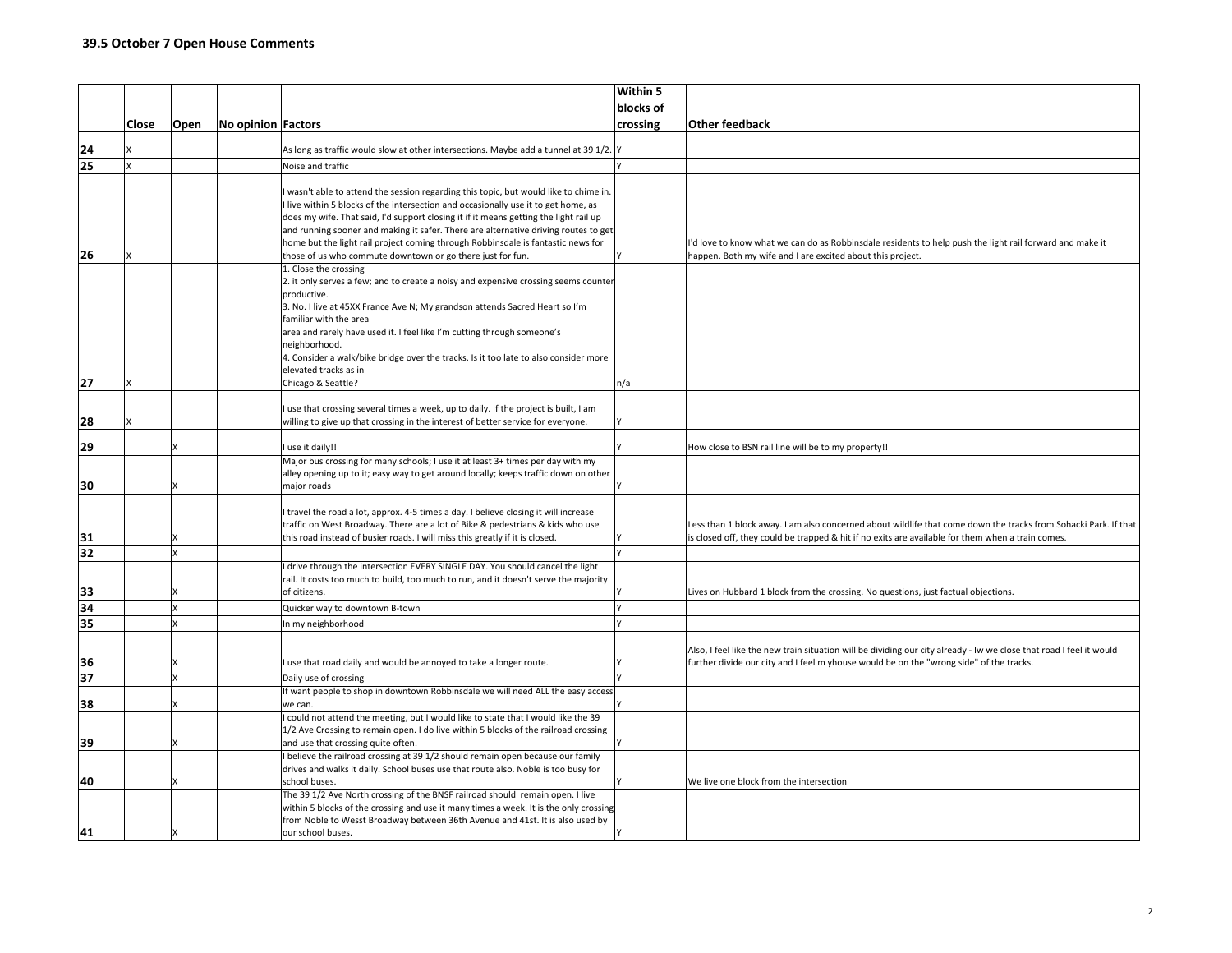|    |       |             |                    |                                                                                                                                                                                                                                                                                                                                                                                                                                                                                                                                                                                                                                                                                                                                                                                                                                                                                                                                                                                                                                                                                                                                                                          | Within 5  |                                                                                                                                                                                                                                                                                                                                                                                                                                                                                                                                                                                                                                                                                                                                                                                                                                                                                                                                                                                                                                                                                                                                    |
|----|-------|-------------|--------------------|--------------------------------------------------------------------------------------------------------------------------------------------------------------------------------------------------------------------------------------------------------------------------------------------------------------------------------------------------------------------------------------------------------------------------------------------------------------------------------------------------------------------------------------------------------------------------------------------------------------------------------------------------------------------------------------------------------------------------------------------------------------------------------------------------------------------------------------------------------------------------------------------------------------------------------------------------------------------------------------------------------------------------------------------------------------------------------------------------------------------------------------------------------------------------|-----------|------------------------------------------------------------------------------------------------------------------------------------------------------------------------------------------------------------------------------------------------------------------------------------------------------------------------------------------------------------------------------------------------------------------------------------------------------------------------------------------------------------------------------------------------------------------------------------------------------------------------------------------------------------------------------------------------------------------------------------------------------------------------------------------------------------------------------------------------------------------------------------------------------------------------------------------------------------------------------------------------------------------------------------------------------------------------------------------------------------------------------------|
|    |       |             |                    |                                                                                                                                                                                                                                                                                                                                                                                                                                                                                                                                                                                                                                                                                                                                                                                                                                                                                                                                                                                                                                                                                                                                                                          | blocks of |                                                                                                                                                                                                                                                                                                                                                                                                                                                                                                                                                                                                                                                                                                                                                                                                                                                                                                                                                                                                                                                                                                                                    |
|    | Close | <b>Open</b> | No opinion Factors |                                                                                                                                                                                                                                                                                                                                                                                                                                                                                                                                                                                                                                                                                                                                                                                                                                                                                                                                                                                                                                                                                                                                                                          | crossing  | <b>Other feedback</b>                                                                                                                                                                                                                                                                                                                                                                                                                                                                                                                                                                                                                                                                                                                                                                                                                                                                                                                                                                                                                                                                                                              |
|    |       |             |                    |                                                                                                                                                                                                                                                                                                                                                                                                                                                                                                                                                                                                                                                                                                                                                                                                                                                                                                                                                                                                                                                                                                                                                                          |           | impact from the horns and dinging cross arms. I believe they will also experience the first losses to property<br>values, and as they can they will sell, become landlords or abandon properties to avoid living with the noise, the<br>extra traffic the light rail station will bring and the changes in the neighborhood including: increased safety<br>issues for both pedestrians and vehicles, reduced quality of life and the use of the street in front of their homes<br>for parking for those not wishing to use the parking ramp. I also believe that keeping the crossing open at 39<br>1/2th Avenue will continue the erosion further into the surrounding neighborhood for the very same reasons. I<br>will be affected by both because of the close proximity of the crossing to my home and the impact it will have<br>on my neighborhood, my community.                                                                                                                                                                                                                                                           |
|    |       |             |                    |                                                                                                                                                                                                                                                                                                                                                                                                                                                                                                                                                                                                                                                                                                                                                                                                                                                                                                                                                                                                                                                                                                                                                                          |           | I have heard Mayor Murphy suggest that an option would be to keep the 39 1/2 Avenue crossing open for now<br>and that it can always be closed later but to try it for five years. That is fiscally irresponsible! In addition to<br>being a complete waste of money and resources to update the crossing to pass over the light rail and then again<br>use public funds to close it makes no sense and I am opposed to that suggestion. The horns and dinging cross<br>arms will have an immediate impact and waiting for five years to try it out won't stop the damage from being<br>done. And yes, I understand that the hope is that all three crossings in Robbinsdale would qualify as quiet<br>zones, but none of the officials involved have been able to assure me that this will definitely be the case.                                                                                                                                                                                                                                                                                                                 |
| 42 | X     |             |                    | I am writing to express my concerns about the light rail system, specifically the<br>crossing at 39 % Avenue in Robbinsdale. I attended the October 7th open house<br>initially hoping to keep the crossing open but after learning more from the<br>neighbors who were more informed than myself and the officials present, I<br>definitely want this crossing closed. I live two blocks away at 37th and Major and<br>would gladly give up the convenience in order to reduce the noise level and<br>preserve the neighborhood. I welcome the light rail but believe the impact to<br>quality of life, safety, property values and the feel to the neighborhood is best<br>served by closing the railroad crossing at 39 % Avenue.                                                                                                                                                                                                                                                                                                                                                                                                                                     |           | My neighbors and I enjoy our yards and the sidewalks are frequently used by residents jogging, walking pets<br>and pushing babies in strollers through what is mostly a quiet neighborhood. It's not uncommon to recognize<br>each other, say hello and wave at cars passing on the street or driving through the alley. We trade produce<br>from our gardens, help with shoveling snow from bordering driveways and keep an eye out when neighbors go<br>out of town. I want my neighborhood and city to stay that way. I understand that downtown is for business<br>and the light rail station will bring in customers and more businesses. That's great for downtown Robbinsdale<br>but the effects from growing a business district should not make the surrounding residential community a<br>lesser place to live. Closing the crossing at 39 % Avenue can create a natural barrier appropriately directing<br>traffic to the major arteries already in place, eliminate one of three sources for noise pollution and reduce the<br>other problems for those bordering the rail line and in the proximity of this crossing. |
|    |       |             |                    | I think when it comes to Quiet and Safe, there's an opportunity to make a decision<br>that benefits our neighborhood as we move forward to welcoming the light rail<br>into Robbinsdale. I live within 2 blocks of the 39th & 1/2 crossing and as long as it<br>doesn't pose a risk to emergency response times, I am strongly of the opinion that<br>the intersection should be closed in order to mitigate noise pollution for our<br>neighborhood.<br>I understand that there are many residents (and non-residents) who like to use<br>39th & 1/2 as a shortcut. I admit, I use it almost every day. Closing it would mean<br>an inconvenience to me, as well. But the design of the intersection was never<br>meant to handle the amount of traffic it currently receives and there are plenty of<br>viable alternate routes. Residents and non-residents alike will adapt. Ultimately, I<br>think it better for Robbinsdale to cultivate a neighborhood with fewer dinging<br>bells and idling cars. Losing an awkwardly-designed shortcut is a relatively small<br>sacrifice.<br>At the upcoming council meeting I hope you will make a vote for the greater good |           |                                                                                                                                                                                                                                                                                                                                                                                                                                                                                                                                                                                                                                                                                                                                                                                                                                                                                                                                                                                                                                                                                                                                    |
| 43 |       |             |                    | of our neighborhood and vote to close 39th & 1/2.                                                                                                                                                                                                                                                                                                                                                                                                                                                                                                                                                                                                                                                                                                                                                                                                                                                                                                                                                                                                                                                                                                                        |           |                                                                                                                                                                                                                                                                                                                                                                                                                                                                                                                                                                                                                                                                                                                                                                                                                                                                                                                                                                                                                                                                                                                                    |